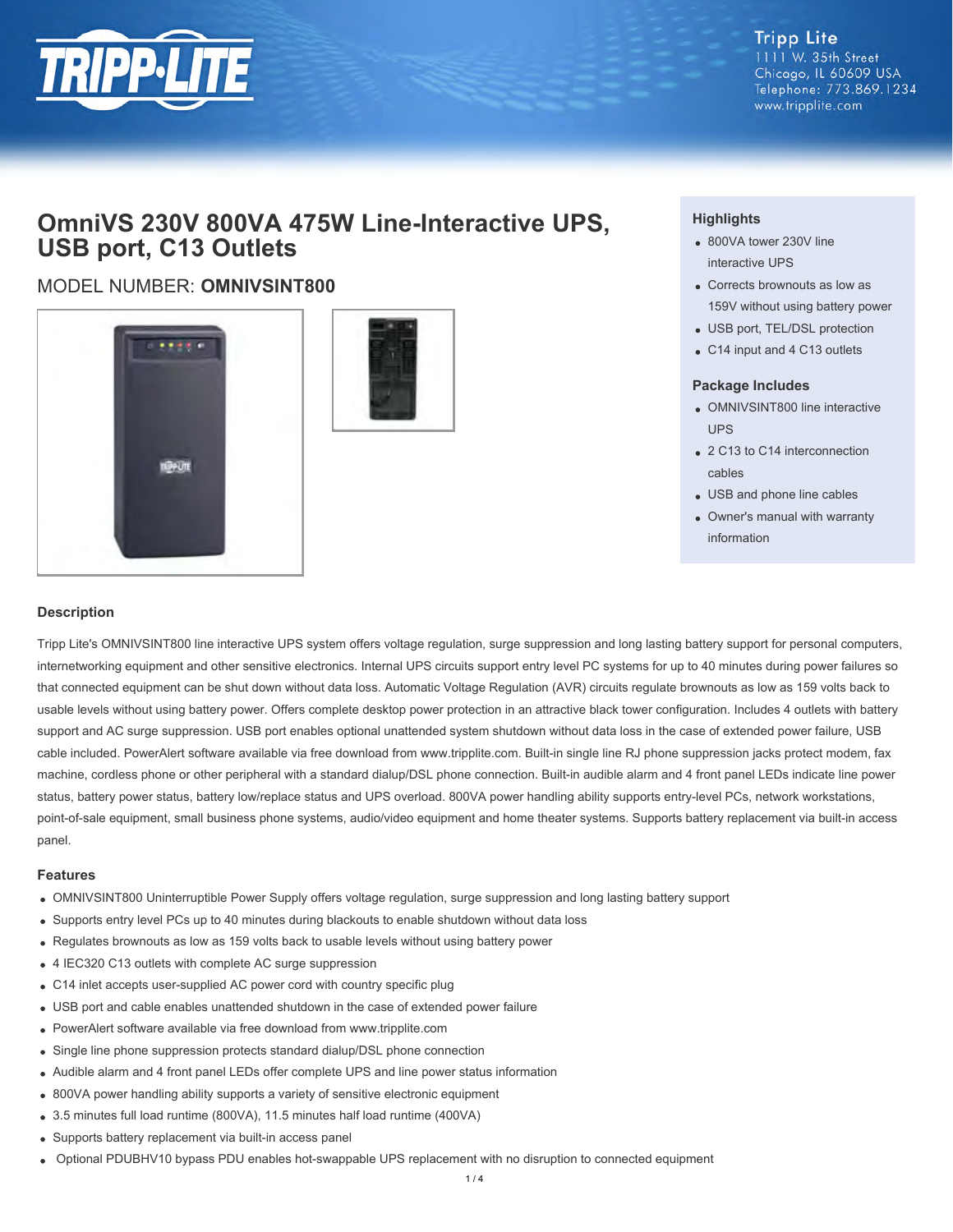

Attractive full color retail packaging

# **Specifications**

| <b>OUTPUT</b>                                 |                                                                                                                   |  |
|-----------------------------------------------|-------------------------------------------------------------------------------------------------------------------|--|
| Output Volt Amp Capacity (VA)                 | 800                                                                                                               |  |
| <b>Output Watt Capacity (Watts)</b>           | 475                                                                                                               |  |
| Nominal Output Voltage(s)<br>Supported        | 220V; 230V; 240V                                                                                                  |  |
| Nominal Voltage Details                       | 230V inverter nominal voltage output                                                                              |  |
| <b>Frequency Compatibility</b>                | 50 / 60 Hz                                                                                                        |  |
| Output Voltage Regulation (Battery<br>Mode)   | $+/- 5%$                                                                                                          |  |
| <b>Output Receptacles</b>                     | $(4)$ C <sub>13</sub>                                                                                             |  |
| Included Output Power Cables                  | Includes 2 C13 to C14 output power cables                                                                         |  |
| Hot-Swap PDU options                          | PDUBHV10 (2U / 8 C13 outlets)                                                                                     |  |
| Output AC Waveform (AC Mode)                  | Sine wave                                                                                                         |  |
| Output AC Waveform (Battery Mode)             | PWM sine wave                                                                                                     |  |
| <b>INPUT</b>                                  |                                                                                                                   |  |
| Rated input current (Maximum Load)            | 2.4A                                                                                                              |  |
| Nominal Input Voltage(s) Supported            | <b>230V AC</b>                                                                                                    |  |
| <b>UPS Input Connection Type</b>              | C14 inlet                                                                                                         |  |
| <b>UPS Input Connection Description</b>       | Attached 15cm line cord with C14 inlet. The C14 accepts a user-supplied AC power cord with country-specific plug. |  |
| UPS Input Cord Length (ft.)                   | 0.5                                                                                                               |  |
| UPS Input Cord Length (m)                     | 0.2                                                                                                               |  |
| Input Phase                                   | Single-Phase                                                                                                      |  |
| <b>BATTERY</b>                                |                                                                                                                   |  |
| Full Load Runtime (min.)                      | 3.5 min. (475w)                                                                                                   |  |
| Half Load Runtime (min.)                      | 11.5 min. (240w)                                                                                                  |  |
| DC System Voltage (VDC)                       | 12                                                                                                                |  |
| Battery Recharge Rate (Included<br>Batteries) | Less than 4.5 hours from 10% to 90%                                                                               |  |
| Internal UPS Replacement Battery<br>Cartridge | <b>RBC51</b>                                                                                                      |  |
| <b>Battery Access</b>                         | Battery access door                                                                                               |  |
| <b>Battery Replacement Description</b>        | Hot-swappable, user replaceable batteries                                                                         |  |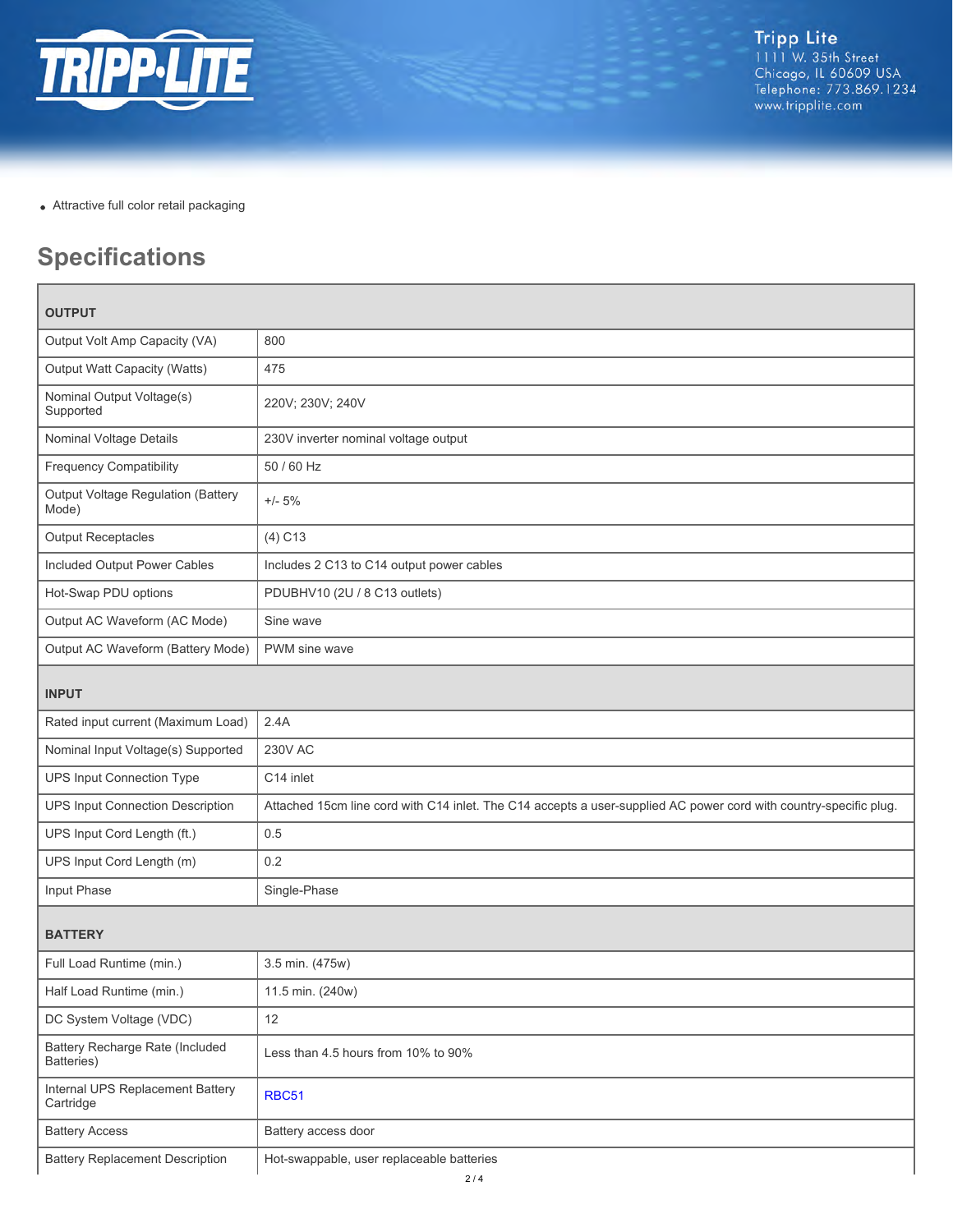

| <b>VOLTAGE REGULATION</b>                                        |                                                                                                                                  |  |
|------------------------------------------------------------------|----------------------------------------------------------------------------------------------------------------------------------|--|
| Voltage Regulation Description                                   | Automatic voltage regulation (AVR) maintains line power operation with input voltage as low as 159                               |  |
| <b>Undervoltage Correction</b>                                   | Input voltages between 159 and 199 are boosted by 14%                                                                            |  |
| <b>USER INTERFACE, ALERTS &amp; CONTROLS</b>                     |                                                                                                                                  |  |
| Switches                                                         | 2 Switches control off/on power status and alarm-cancel/self-test operation                                                      |  |
| Alarm Cancel Operation                                           | Power-fail alarm can be silenced using alarm-cancel switch; once silenced, alarm will re-sound to indicate<br>low-battery status |  |
| Audible Alarm                                                    | Audible alarm indicates power-failure and low-battery conditions                                                                 |  |
| <b>LED Indicators</b>                                            | 4 LEDs indicate line power, battery power, overload and battery low/replace status                                               |  |
| <b>SURGE / NOISE SUPPRESSION</b>                                 |                                                                                                                                  |  |
| UPS AC Suppression Joule Rating                                  | 340                                                                                                                              |  |
| UPS AC Suppression Response<br>Time                              | Instantaneous                                                                                                                    |  |
| <b>UPS Dataline Suppression</b>                                  | 1 line TEL/DSL (1 in / 1 out)                                                                                                    |  |
| EMI / RFI AC Noise Suppression                                   | Yes                                                                                                                              |  |
| <b>PHYSICAL</b>                                                  |                                                                                                                                  |  |
| Installation Form Factors Supported<br>with Included Accessories | Tower                                                                                                                            |  |
| Installation Form Factors Supported<br>with Optional Accessories | Wallmount (UPSWM - tower mounting kit)                                                                                           |  |
| Primary Form Factor                                              | Tower                                                                                                                            |  |
| <b>UPS Power Module Dimensions</b><br>(hwd, in.)                 | $10.8 \times 5.2 \times 7.5$                                                                                                     |  |
| UPS Power Module Dimensions<br>(hwd, cm)                         | 27.3 x 13.3 x 19                                                                                                                 |  |
| UPS Power Module Weight (lbs.)                                   | 19.5                                                                                                                             |  |
| UPS Power Module Weight (kg)                                     | 8.9                                                                                                                              |  |
| UPS Shipping Dimensions (hwd / in.)                              | 14 x 8.5 x 11                                                                                                                    |  |
| UPS Shipping Dimensions (hwd /<br>cm)                            | 35.6 x 21.6 x 27.9                                                                                                               |  |
| Shipping Weight (lbs.)                                           | 22.5                                                                                                                             |  |
| Shipping Weight (kg)                                             | 10.2                                                                                                                             |  |
| <b>UPS Housing Material</b>                                      | <b>PVC</b>                                                                                                                       |  |
| <b>ENVIRONMENTAL</b>                                             |                                                                                                                                  |  |
| <b>Operating Temperature Range</b>                               | +32 to +104 degrees Fahrenheit / 0 to +40 degrees Celsius                                                                        |  |